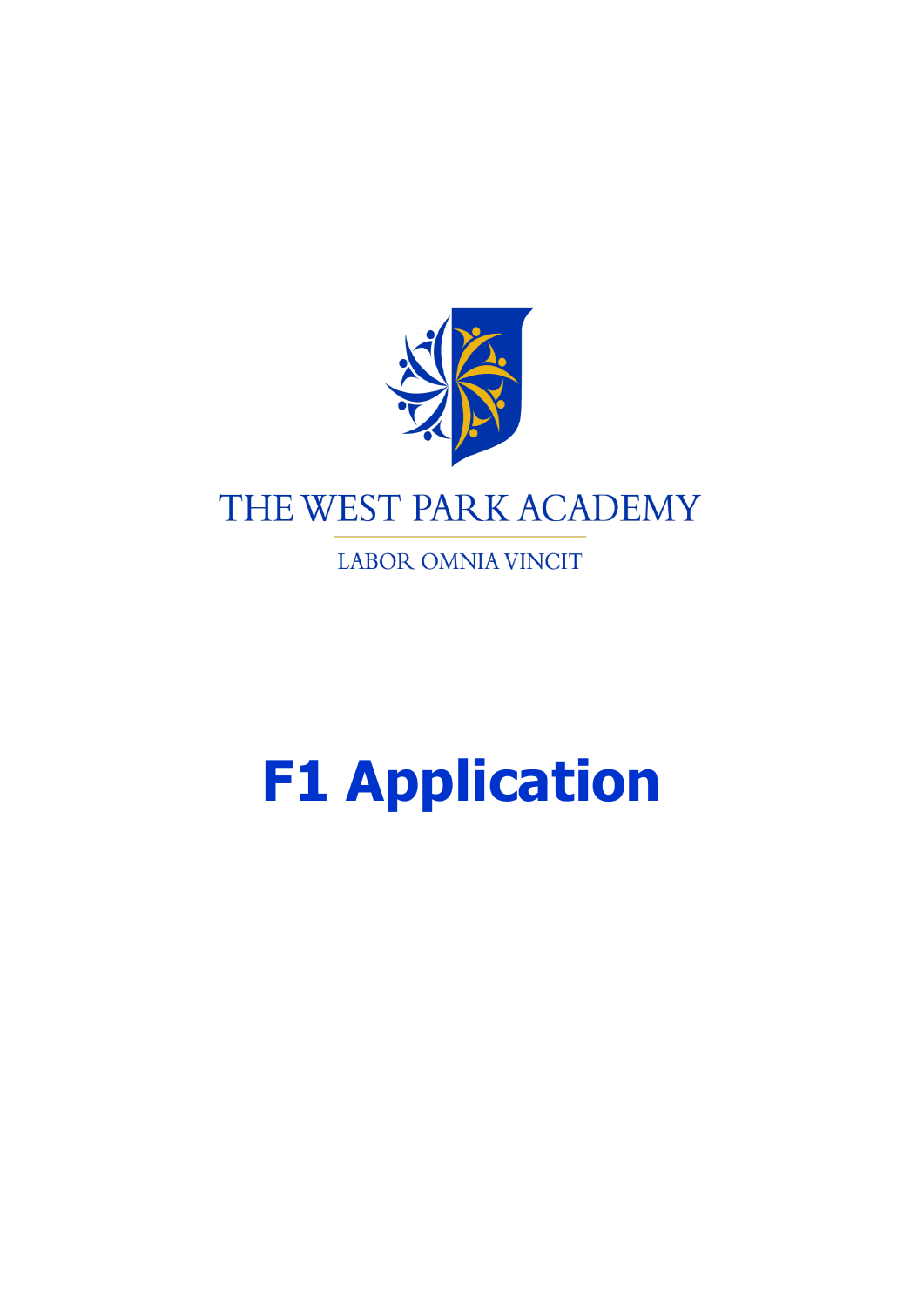## **Application for F1 Admission.**

## **Please complete each section in BLOCK CAPITAL LETTERS using black/blue ink.**

## **All Sections are Compulsory.**

| <b>Child's Personal Details</b>                                      |                                                                                                                                          |                       |                                       |                                          |            |           |           |  |  |  |  |
|----------------------------------------------------------------------|------------------------------------------------------------------------------------------------------------------------------------------|-----------------------|---------------------------------------|------------------------------------------|------------|-----------|-----------|--|--|--|--|
| <b>First Name</b>                                                    |                                                                                                                                          |                       | <b>Middle Name(s)</b>                 |                                          |            |           |           |  |  |  |  |
| <b>Surname</b>                                                       |                                                                                                                                          |                       | <b>Date of Birth</b>                  |                                          |            |           |           |  |  |  |  |
| <b>Home Address (including</b><br>postcode)                          |                                                                                                                                          |                       | <b>Male</b>                           | <b>Female</b>                            |            |           |           |  |  |  |  |
|                                                                      |                                                                                                                                          |                       |                                       |                                          |            |           |           |  |  |  |  |
|                                                                      |                                                                                                                                          |                       |                                       | <b>Parent/Carer's Details</b>            |            |           |           |  |  |  |  |
|                                                                      |                                                                                                                                          |                       |                                       | Mr/Ms/Miss/Mrs                           |            |           |           |  |  |  |  |
|                                                                      |                                                                                                                                          |                       |                                       | <b>First Name</b>                        |            |           |           |  |  |  |  |
|                                                                      |                                                                                                                                          |                       |                                       | <b>Surname</b>                           |            |           |           |  |  |  |  |
|                                                                      |                                                                                                                                          |                       |                                       | <b>Relationship to child:</b>            |            |           |           |  |  |  |  |
|                                                                      |                                                                                                                                          |                       |                                       | <b>Home no:</b>                          |            |           |           |  |  |  |  |
|                                                                      | <b>Copy of Birth Certificate provided</b>                                                                                                |                       |                                       | <b>Mobile no:</b>                        |            |           |           |  |  |  |  |
|                                                                      | Yes/No                                                                                                                                   |                       |                                       | <b>Work no:</b><br><b>Email address:</b> |            |           |           |  |  |  |  |
|                                                                      |                                                                                                                                          | <b>Yes</b>            | <b>No</b>                             | <b>National Insurance No</b>             |            |           |           |  |  |  |  |
| Has either parent been in the<br><b>Armed Forces</b> over the last 3 |                                                                                                                                          |                       |                                       |                                          |            |           |           |  |  |  |  |
| years                                                                |                                                                                                                                          |                       | <b>Date of Birth</b>                  |                                          |            |           |           |  |  |  |  |
|                                                                      | Does your child or other children<br>receive Free School Meals or<br>ever been registered for Free<br>School Meals over the last 6 years | <b>Yes</b>            | <b>No</b>                             | <b>Parental Responsibility (tick)</b>    | <b>YES</b> |           | <b>NO</b> |  |  |  |  |
|                                                                      |                                                                                                                                          |                       |                                       | <b>Present or last occupation</b>        |            |           |           |  |  |  |  |
| <b>Name of brothers and sisters</b><br>attending school              |                                                                                                                                          |                       | <b>Parent/Carer's Details</b>         |                                          |            |           |           |  |  |  |  |
|                                                                      |                                                                                                                                          |                       | Mr/Ms/Miss/Mrs                        |                                          |            |           |           |  |  |  |  |
|                                                                      |                                                                                                                                          |                       |                                       | <b>First Name</b>                        |            |           |           |  |  |  |  |
| Other family attending school(ie cousins)                            |                                                                                                                                          |                       | <b>Surname</b>                        |                                          |            |           |           |  |  |  |  |
|                                                                      |                                                                                                                                          |                       | <b>Relationship to child:</b>         |                                          |            |           |           |  |  |  |  |
|                                                                      |                                                                                                                                          |                       | <b>Mobile no:</b>                     |                                          |            |           |           |  |  |  |  |
|                                                                      |                                                                                                                                          | <b>Email address:</b> |                                       |                                          |            |           |           |  |  |  |  |
|                                                                      |                                                                                                                                          |                       | <b>National Insurance No</b>          |                                          |            |           |           |  |  |  |  |
|                                                                      |                                                                                                                                          | <b>Date of Birth</b>  |                                       |                                          |            |           |           |  |  |  |  |
|                                                                      |                                                                                                                                          |                       | <b>Parental Responsibility (tick)</b> | <b>YES</b>                               |            | <b>NO</b> |           |  |  |  |  |
|                                                                      |                                                                                                                                          |                       |                                       |                                          |            |           |           |  |  |  |  |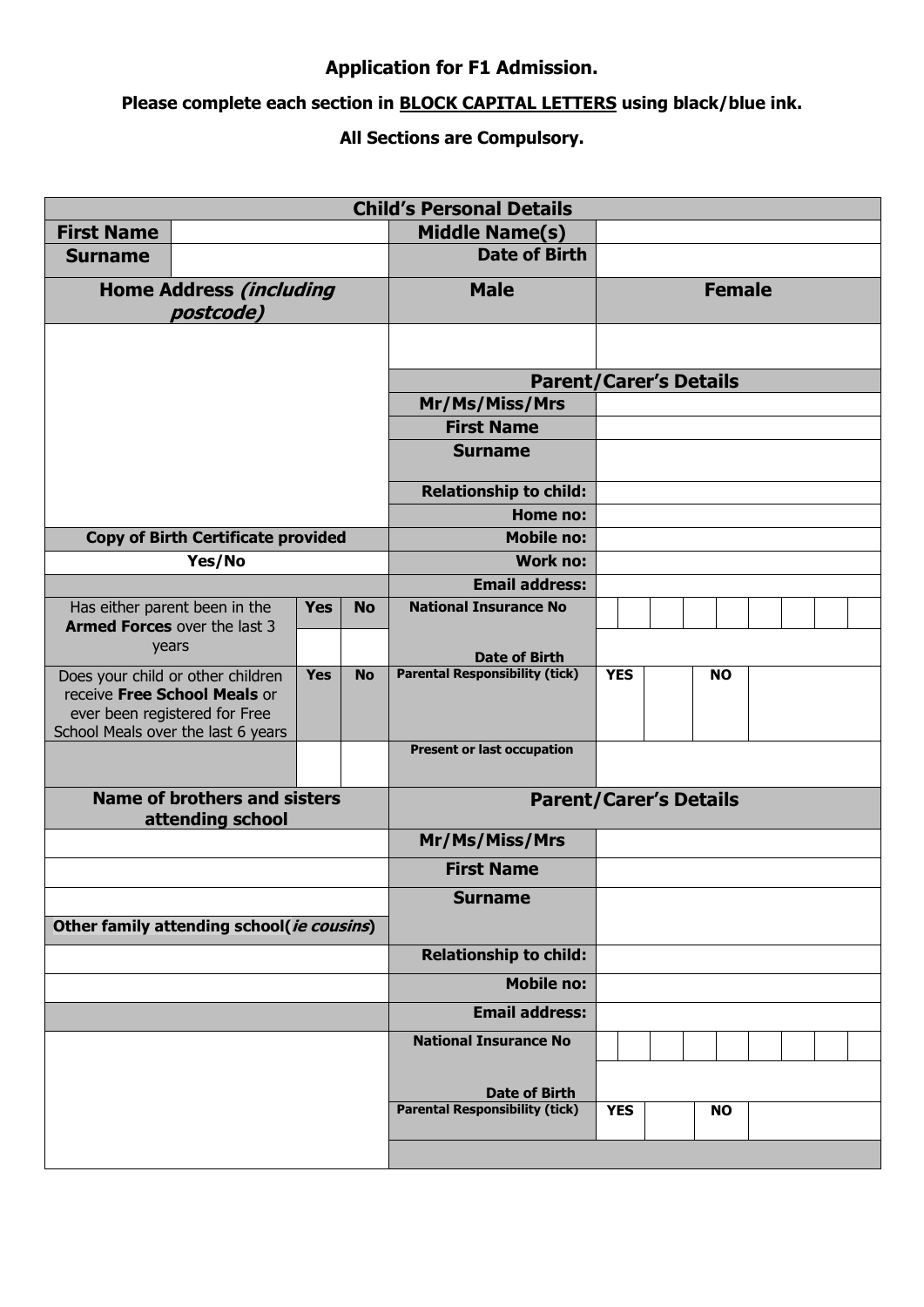| <b>Nursery preference if available (PLEASE TICK)</b>                                                        |  |                                                      |  |  |  |  |
|-------------------------------------------------------------------------------------------------------------|--|------------------------------------------------------|--|--|--|--|
| <b>Morning</b>                                                                                              |  | <b>Afternoon</b>                                     |  |  |  |  |
| $8.40$ am - 11.40am                                                                                         |  | $12.20pm - 3.20pm$                                   |  |  |  |  |
| <b>All Day</b>                                                                                              |  | Will you want to use                                 |  |  |  |  |
| $8.40$ am – 3.20pm                                                                                          |  | <b>Lunch Club</b>                                    |  |  |  |  |
|                                                                                                             |  | $11.40$ am – 12.20pm                                 |  |  |  |  |
| Are you entitled to 2yr<br>funding for your child?                                                          |  | <b>2yr funding code</b>                              |  |  |  |  |
| Are you entitled to 30 hour<br>funding for your child?                                                      |  | <b>30 hour Eligibility Code</b><br>(11 digit number) |  |  |  |  |
| 30 Hours – Free                                                                                             |  |                                                      |  |  |  |  |
| For a child to qualify for the extended entitlement free of charge they must fulfil the following criteria. |  |                                                      |  |  |  |  |

- Both parents are working or the sole parent is working and earns on average:
- A weekly minimum equivalent to 16 hours at minimum wage
- Less than £100k/year
- Families where one parent does not work (or neither parent works) will not be eligible.

Follow this link to check eligibility: <https://www.childcarechoices.gov.uk/>

| <b>Medical Information</b>                                                                                              |                                                                             |                |  |                  |            |           |  |
|-------------------------------------------------------------------------------------------------------------------------|-----------------------------------------------------------------------------|----------------|--|------------------|------------|-----------|--|
| <b>Family Doctor</b>                                                                                                    |                                                                             | <b>Surgery</b> |  |                  |            |           |  |
| <b>Medical Conditions and or dietary</b><br>requirements we should know about, including<br>allergies (food and other): |                                                                             |                |  |                  |            |           |  |
| inhalers):                                                                                                              | Medication needed in school: (including asthma                              |                |  |                  |            |           |  |
|                                                                                                                         | I give permission for a member of staff to administer the above medication. |                |  |                  |            |           |  |
|                                                                                                                         |                                                                             |                |  | <i>Date Date</i> |            |           |  |
| I do not give permission for a member of staff to administer the above medication.                                      |                                                                             |                |  |                  |            |           |  |
|                                                                                                                         |                                                                             |                |  | <i>Date</i>      |            |           |  |
|                                                                                                                         |                                                                             |                |  |                  |            |           |  |
|                                                                                                                         | Has your child got any Special Educational Needs                            |                |  | <b>Yes</b>       | <b>No</b>  |           |  |
| If YES please give details                                                                                              |                                                                             |                |  |                  |            |           |  |
|                                                                                                                         |                                                                             |                |  |                  |            |           |  |
|                                                                                                                         |                                                                             |                |  |                  |            |           |  |
|                                                                                                                         |                                                                             |                |  |                  |            |           |  |
|                                                                                                                         |                                                                             |                |  |                  |            |           |  |
|                                                                                                                         |                                                                             |                |  |                  |            |           |  |
|                                                                                                                         |                                                                             |                |  |                  | <b>Yes</b> | <b>No</b> |  |